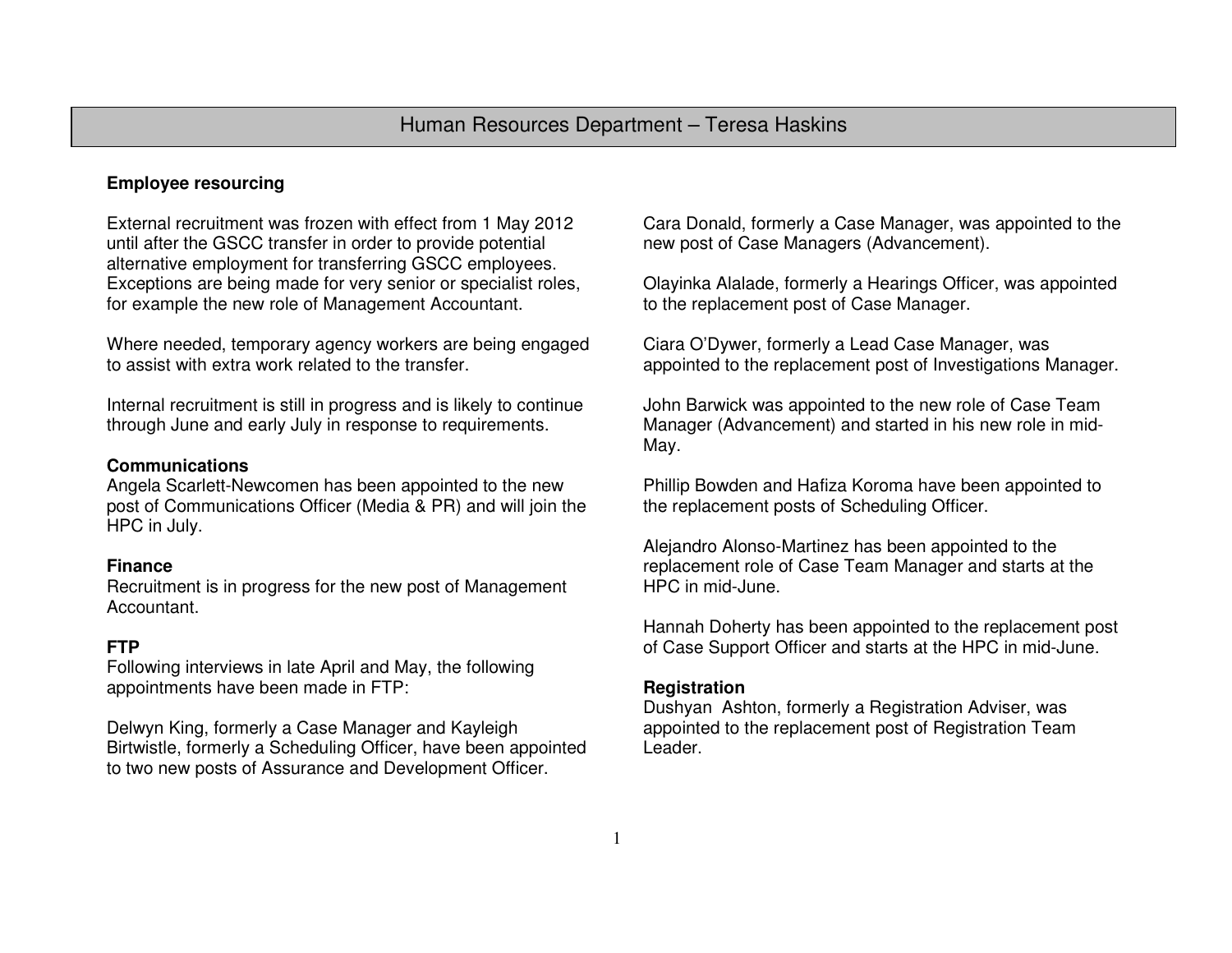### **Other HR activities**

### **GSCC transfer work**

 Planning work for the transfer is continuing, including provision of information to the GSCC to assist with their individual consultation meetings, and to the Department of Health to assist them in deciding on funding for pension arrangements for former GSCC employees following the transfer.

GSCC employees who are in scope to transfer to the HPC have been given the opportunity to opt out of the transfer and still receive a redundancy payment. Due to restrictions on pay in lieu of notice in the public sector, 56 out of the 61 employees in scope will need to make their decisions about opting out by mid- June.

## **APDRs and training and development**

 The HPC's management development programme is continuing, and the HR team is in the process of devising an organisational training and development plan for the next 12 months, based on learning needs identified during the APDRs (Annual Performance Development Reviews).

Diversity training ran for new employees ran on 25 April and 16 May 2012 as part of the HPC's on-going programme.

# **Employee discount scheme**

 An employee discount scheme for HPC employees will be launched in June, which will enable employees to take advantage of discounts across a wide range of consumer products and services. The scheme is extremely low cost for the HPC to run, at just over £1,200 p.a., to be covered by the HR budget.